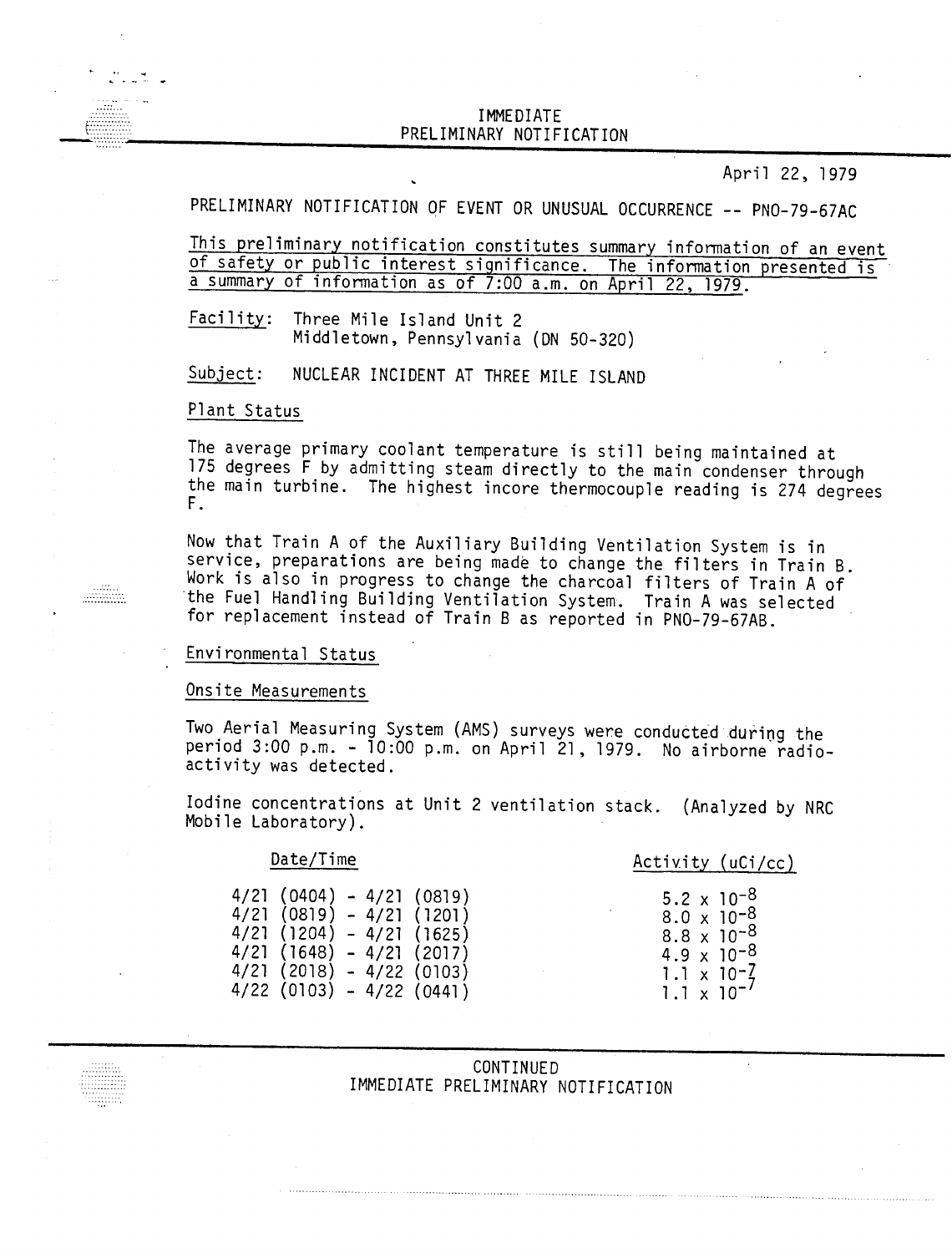Page 2 PNO-79-67ACC PNO-79-67ACC PNO-79-67ACC PNO-79-67ACC PNO-79-67ACC PNO-79-67ACC PNO-79-67ACC PNO-79-67ACC

............

 $\cdots$ 

 $\frac{1}{22.1979}$  Continued Continued April 22, 1979<br>
Page 2 PNO-79-67AC

### Off Site Measurements

## Radiation Levels

Offstte radiation levels identified by NRC survey teams continue to be consistent with normal background levels (0.02 mR/hr maximum). These results were obtained from routine surveys performed downwind on the east and west sides of the Susquehanna River at distances up to five miles north and south of the site.

Dose rates (47 locations) as measured by NRC thermo1uminescent dosimeters (TLDs) for the past 24-hour period are near expected natural background levels.

NRC Environmental Samples (Samples taken offsite within 3 miles of site analyzed in mobile laboratory)

| Sample Type               | Date of Sample                            | Number of<br>Samples | Results                                                                                       |
|---------------------------|-------------------------------------------|----------------------|-----------------------------------------------------------------------------------------------|
| air<br>daily air<br>grass | $4/21 - 22$<br>$4/21 - 22$<br>$4/20 - 21$ | 9                    | Less than $MDA^*$<br>Less than MDA<br>Highest 2.4 $\times$ 10 <sup>-4</sup><br>microcurie per |
| milk                      | $4/19 - 20$                               |                      | square meter<br>Less than MDA                                                                 |

\* MDA <sup>=</sup> minimum detectable activity

EPA Environmental Samples (Analyzed at Remote Laboratory)

| Sample Type | Date of Sample | Number of<br>Samples | Results                                                                                       |
|-------------|----------------|----------------------|-----------------------------------------------------------------------------------------------|
| air<br>air  | 4/18<br>4/18   | 27<br>4              | Less than MDA<br>Highest 2.9 x $10^{-12}$<br>microcuries per cubic<br>centimeter $(2.9$ pico- |
| milk        | 4/18           | G                    | curies/cubic meter)<br>Less than MDA                                                          |

All EPA samples were taken at distances greater than 3 miles from the site.

The Commonwealth of Pennsylvania has been informed of these results.

Contact: G. C. Gower, IE x27246 S. E. Bryan, IE x28019

> CONTINUED IMMEDIATE PRELIMINARY NOTIFICATION